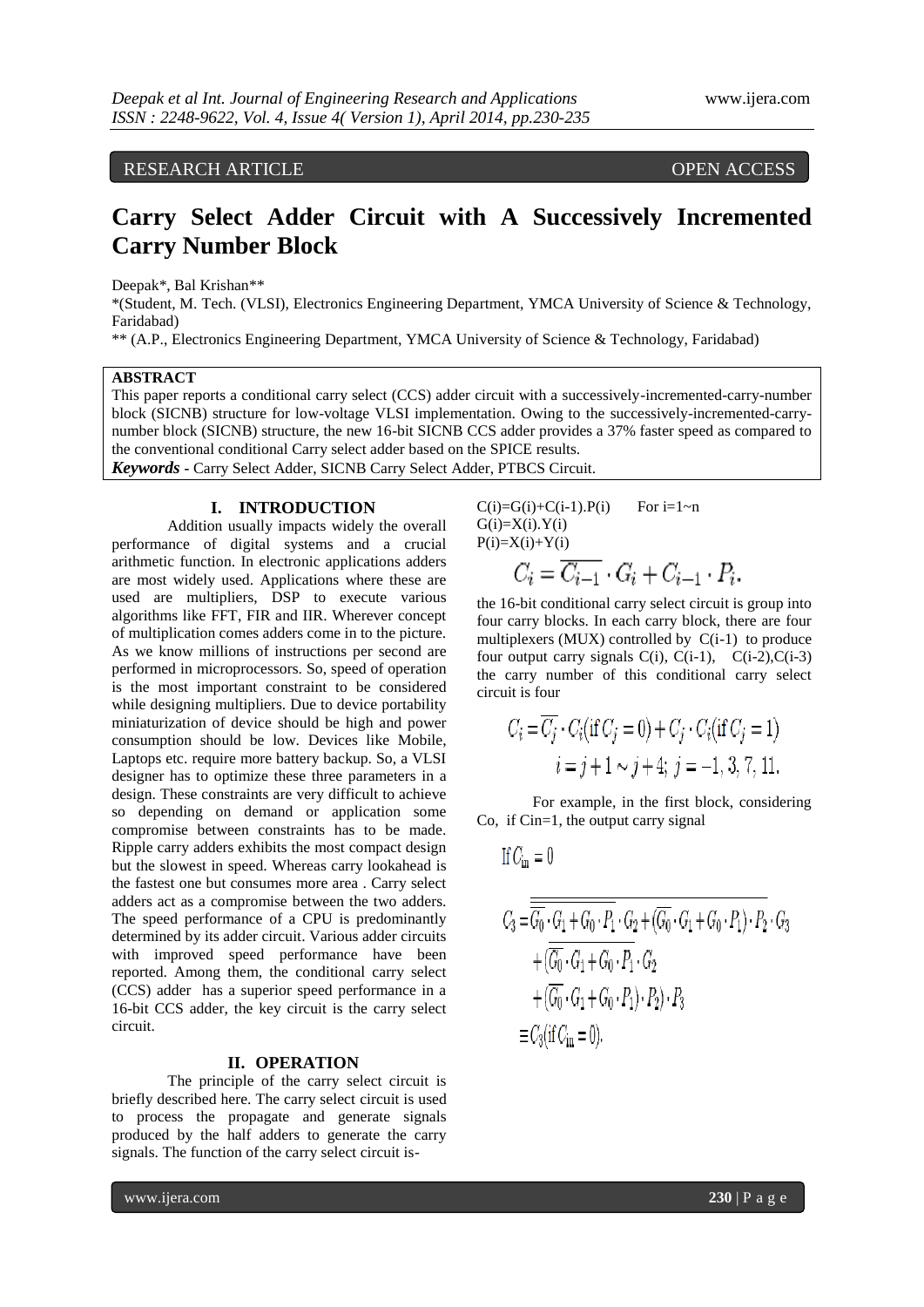$$
C_0 = \overline{C_{\text{in}}} \cdot G_o + C_{\text{in}} \cdot P_0 = P_0 \equiv C_0(\text{if } C_{\text{in}} = 1).
$$

If

$$
C_{\text{in}} = 0
$$
,  $C_0 = G_0 \equiv C_0 (\text{if } C_{\text{in}} = 0)$ .

As for  $C_1$ , if  $C_{\text{in}} = 1$ 

$$
C_1 = \overline{C_0} \cdot G_1 + C_0 \cdot P_1
$$
  
=  $\overline{P_0} \cdot G_1 + P_0 \cdot P_1 \equiv C_1 (\text{if } C_{\text{in}} = 1).$ 

If  $C_{\rm in}=0$ 

$$
C_1 = \overline{G_0} \cdot G_1 + G_o \cdot P_1 \equiv C_1(\text{if } C_{\text{in}} = 0).
$$

As for  $C_2$ , if  $C_{\text{in}} = 1$ 

$$
C_2 = \overline{C_1} \cdot G_2 + C_1 \cdot P_2
$$
  
=  $\overline{P_0} \cdot G_1 + P_0 \cdot P_1 \cdot G_2 + (\overline{P_0} \cdot G_1 + P_0 \cdot P_1) \cdot P_2$   
 $\equiv C_2$  (if  $C_{\text{in}} = 1$ ).

If 
$$
C_{\text{in}} = 0
$$

$$
C_2 = \overline{G_0} \cdot G_1 + G_0 \cdot P_1 \cdot G_2 + (\overline{G_0} \cdot G_1 + G_0 \cdot P_1) \cdot P_2
$$
  

$$
\equiv C_2(\text{if } C_{\text{in}} = 0).
$$

As for  $C_3$ , if  $C_{\rm in} = 1$ ,

$$
C_3 = \overline{C_2} \cdot G_3 + C_2 \cdot P_3
$$
  
=  $\overline{P_0} \cdot G_1 + P_0 \cdot P_1 \cdot G_2 + (\overline{P_0} \cdot G_1 + P_0 \cdot P_1) \cdot P_2 \cdot G_3$   
+  $( \overline{P_0} \cdot G_1 + P_0 \cdot P_1 \cdot G_2$   
+  $( \overline{P_0} \cdot G_1 + P_0 \cdot P_1) \cdot P_2 ) \cdot P_3$   
 $\equiv C_3$  (if  $C_{\text{in}} = 1$ ).



Fig.1.Block diagram of a 16-bit CCS circuit.

In summary, there are four carry blocks in the 16-bit conditional carry select circuit. Each carry block produces four output carry signals. In the first block, with the multiplexer control signalCin , four output carry signals (Co,C1,C2,C3) are produced. In the second block, with the multiplexer control signal C3, four output carry signals (C4, C5, C6, C7) are generated. In the third block, with the multiplexer control signal C7, four output carry signals (C8 ,C9 ,C10 ,C11 ) are produced. With the multiplexer control signalC11, four output carry signals (C12,C13,C14,C15) are generated. The longest critical path is From Xo to C15 , which occurs at

www.ijera.com **231** | P a g e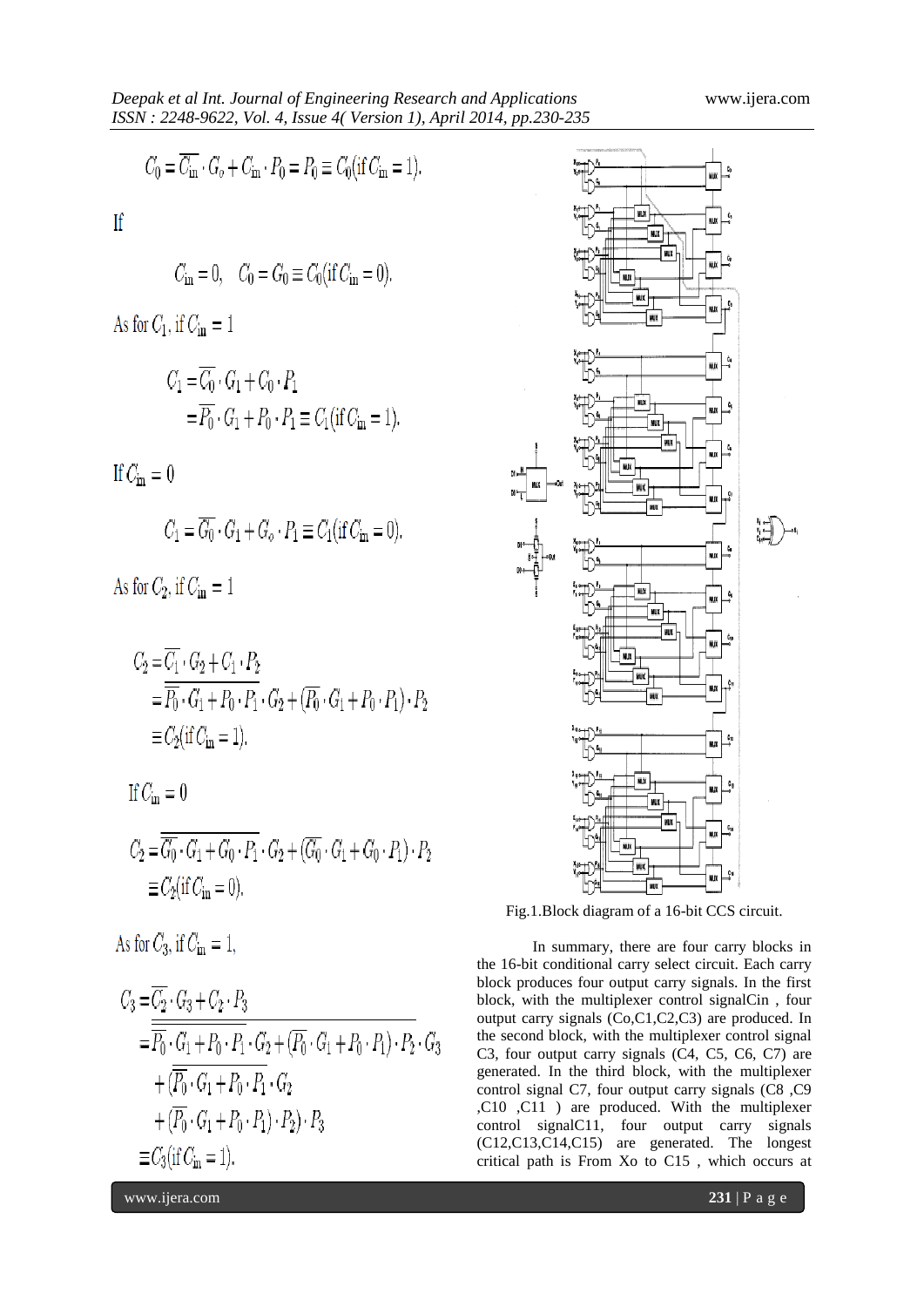inputs  $(Xo-X15)=(1,0-0)$ ;  $(Yo-Y15)=(1-1)$ , which involves gate delays of eight stages—one stage of Po or Go , three stages of multiplexers, and four stages of carry.

## **III. CARRY SELECT ADDER (CSA)**

The carry select adder comes in the category of conditional sum adder.Conditional sum adder works on some condition. Sum and carry are calculated by assuming input carry as 1 and 0 prior theinput carry comes. When actual carry input arrives, the actual calculated values of sum and carry are selected using a multiplexer. The conventional carry select adder consists of k/2 bit adder for the lower half of the bits i.e. least significant bits and for the upper half i.e. most significant bits (MSB's) two k/ bit adders. In MSB adders one adder assumes carry input as one for performing addition and another assumes carry input as zero.The carry out calculated from the last stage i.e. least significant bit stage is used to select the actual calculated values of output carry and sum. The selection is done by using a multiplexer. This technique of dividing adder in to stages increases the area utilization but addition operation fastens. The carry-select adder is one of the faster types of adders, and has smaller area overhead than all other types of adders except for the carryskip adder. The main difference between a carryselect adder and a ripple-carry adder is that in a ripple-carry adder the carry has to ripple through all full-adders, but in the case of a carry-select adder the carry has to pass through a single multiplexer. As discussed above, the carry-select addition process results in faster addition. To guarantee reliable operation of such an adder the detection of faults in the adder, especially transient faults, is extremely important. The probability of transient faults occurring in modern VLSI systems has grown significantly because of the shrinkage in transistor dimensions.

## **IV. SUCCESSIVELY INCREMENTED CARRY NUMBER BLOCK (SICNB) CARRY SELECT ADDER**

The 16-bit SICNB CCS circuit. As shown in the figure, five carry blocks, as in the conditional carry select circuit, have been used. Different from the conditional carry select circuit, the carry number in each carry block is not always four—not uniform. Instead, in the first carry block, only one output carry signal Co is produced

$$
C_i = \overline{C_j} \cdot C_i(\text{if } C_j = 0) + C_j \cdot C_i(\text{if } C_j = 1);
$$
  

$$
j = -1, i = j + 1.
$$

In the second carry block, two output carry signals C1 and C2 are generated.

$$
C_i = \overline{C_j} \cdot C_i(\text{if } C_j = 0) + C_j \cdot C_i(\text{if } C_j = 1);
$$
  

$$
j = -1, i = j + 1.
$$

In the third carry block, three output carry signals C3 –C5 are available

$$
C_i = \overline{C_j} \cdot C_i(\text{if } C_j = 0) + C_j \cdot C_i(\text{if } C_j = 1);
$$
  

$$
j = 2, i = j + 1 \sim j + 3.
$$

In the fourth carry block, four output carry signalsC6 –C9 are generated.

$$
C_i = \overline{C_j} \cdot C_i(\text{if } C_j = 0) + C_j \cdot C_i(\text{if } C_j = 1);
$$
  

$$
j = 5, i = j + 1 \sim j + 4.
$$

In the fifth carry block, six output carry signalsC10 –C15 are produced

$$
C_i = \overline{C_j} \cdot C_i(\text{if } C_j = 0) + C_j \cdot C_i(\text{if } C_j = 1);
$$
  

$$
j = 9, i = j + 1 \sim j + 6.
$$

As shown in the figure, in the SICNB CCS adder, the number of output carry signals produced in each block is successively incremented from the first block to the last block.

The longest critical path is from Xo to X15, which occurs at inputs  $(Xo~X15)=(1,0~0); (Yo~Y15)=(1~1)$  , which involves gate delays of six stages one stage of or and five stages of multiplexers. Compared to the conventional conditional carry select circuit, the longest critical path is two stages shorter.

Fig. 3 shows the 1-bit pass-transistor-based carry select (PTBCS) circuit used in the SICNB CCS adder of Fig. Instead Pi of in the conventional Manchester CLA circuit, Ci-1 is used as the control signal in the PTBCS circuit, as shown in Fig. 3. In addition, pass-transistor logic has been used to replace the multiplexer structure. The operation principle is described here. When Ci-1 , the carry signal (Ci=Gi+ci-1.Pi ) becomesCi=Pi , hence is used as the input to a transmission gate controlled byCi-1 . When  $Ci-1=0$ , the transmission gate is off. Under this situation, the circuit is similar to aGi -controlled inverter (when Ci-1is high; hence, the NMOS device MNA is on). Therefore, Ci=Gi. Similarly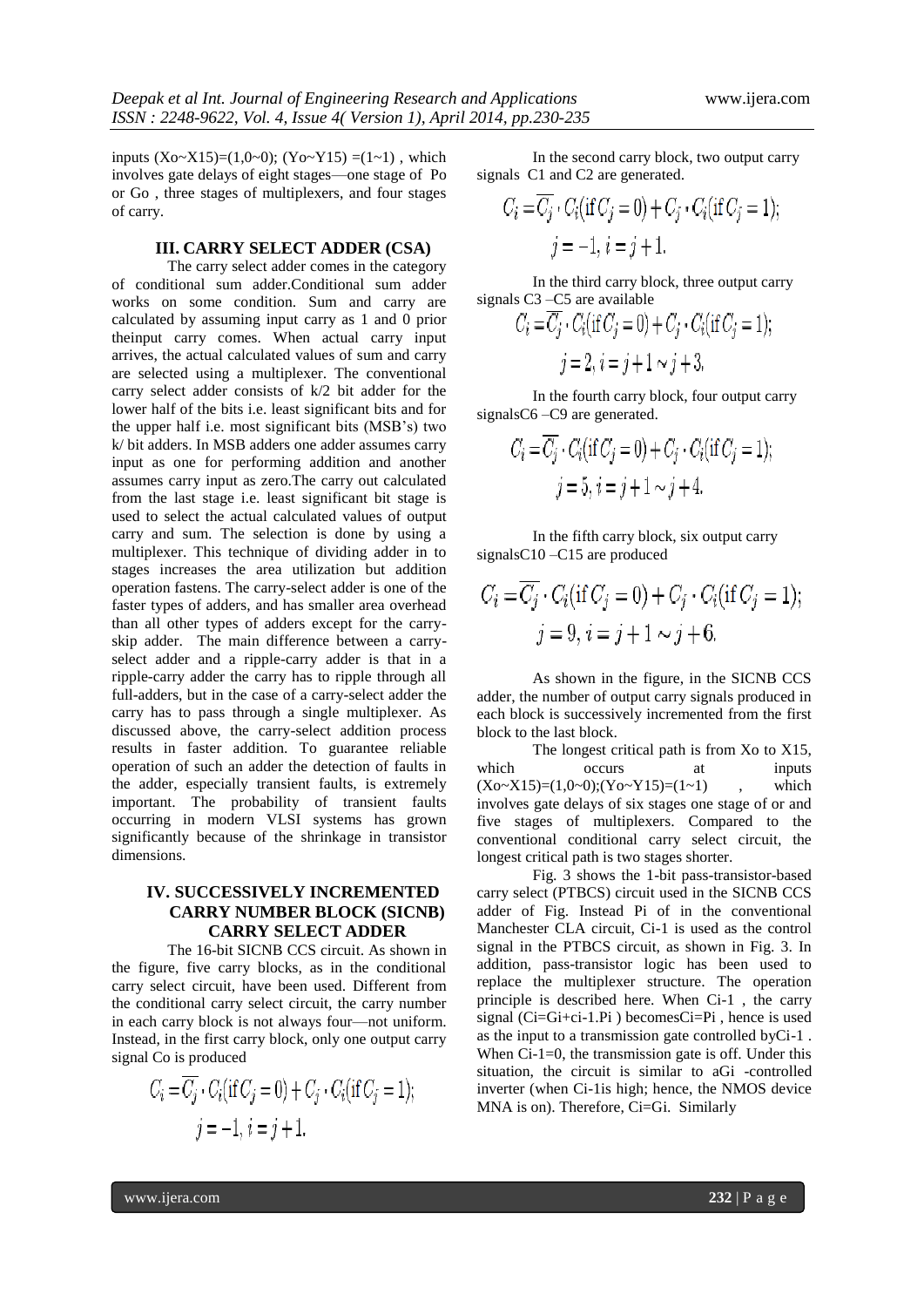$$
\overline{C_i} = \overline{G_i} \cdot (\overline{C_{i-1}} + \overline{P_i}) = \overline{C_{i-1}} \cdot \overline{G_i} + \overline{G_i} \cdot \overline{P_i}.
$$

Since

$$
\overline{G_i}\cdot\overline{P_i}=(\overline{X_i}+\overline{Y_i})(\overline{X_i}\cdot\overline{Y_i})=\overline{X_i}\cdot\overline{Y_i}=\overline{P_i}
$$







Fig. 3. The 1-bit PTBCS circuit.

Fig. 3 shows the 1-bit pass-transistor-based carry select (PTBCS) . In addition, pass-transistor logic which is 37% faster as compared to the conventional CCS adder without SICNB structure. Fig.5 shows the propagation delay of the 16th bit carry signal ( Ci-1) versus the power supply voltage used in the SICNB CCS adder. As shown in the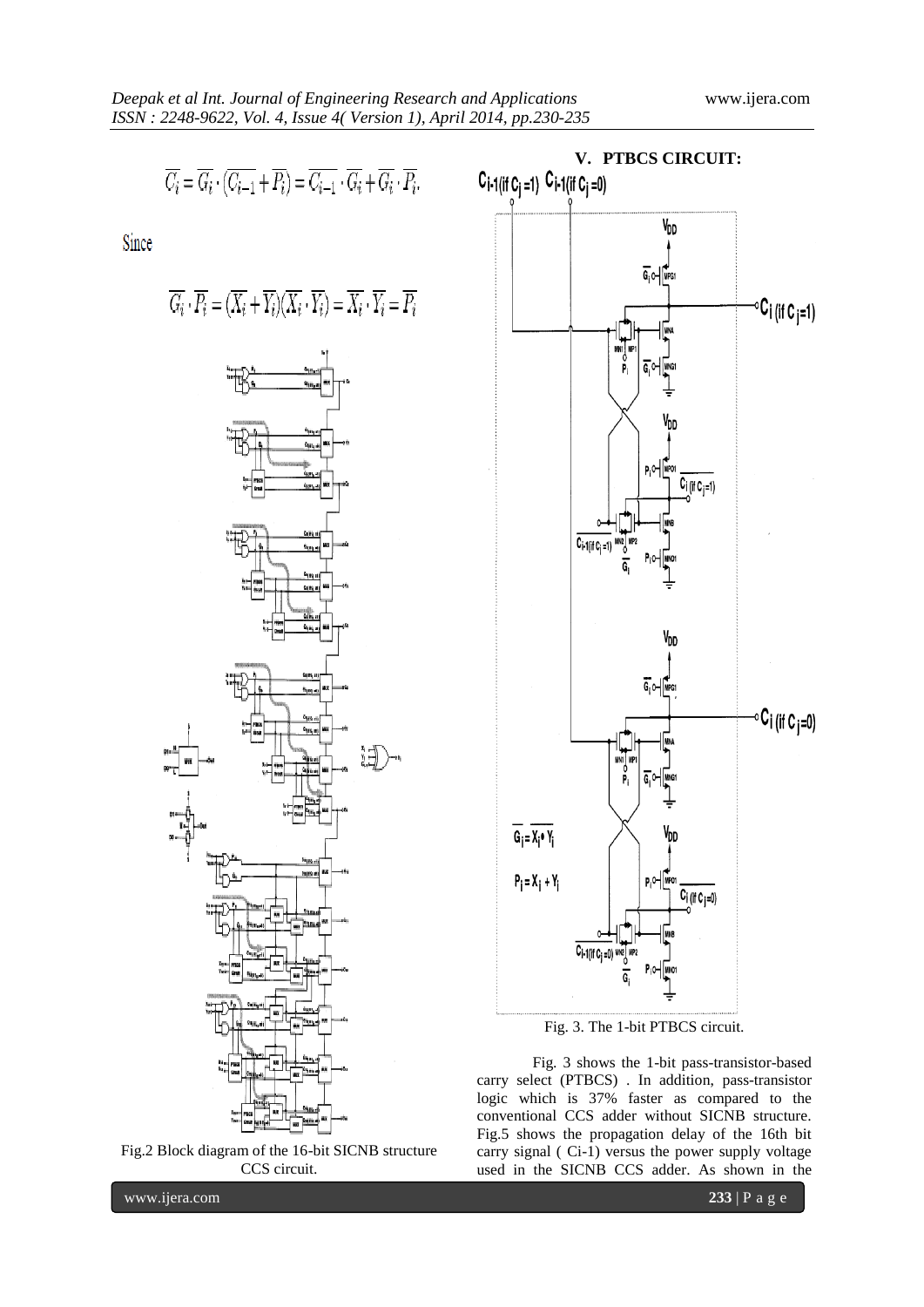figure, the SICNB CCS adder has a consistent improvement over the conventional CCS adder regardless of the power supply voltage.The power consumption of a 16-bit adder implemented by conventional CCS technique and the SICNB CCS technique. As shown in the fig, using the SICNB CCS technique, the power consumption increases mildly as compared to the adder implemented by the conventional CCS technique. CCS adders have been well known for their advantages in high speed as compared to Manchester adders. The SICNB CCS adder presented in this paper can provide an even higher speed performance as compared to the CCS adder. The applicability of the SICNB CCS adder is discussed here. In this paper, the adder designed is 16-bit. The SICNB CCS adder is also advantageous for implementing adders with more than 16 bits. The critical path of a 32-bit adder implemented by cascading two conventional 16-bit CCS adders involves 16 stages of logic gates.

In contrast, the critical path of a 32-bit adder implemented by cascading two 16-bit SICNB CCS adders involves 12 stages of logic gates, which is 4 stages fewer as compared to the conventional CCS approach. The critical path of a 64-bit adder implemented by cascading four conventional 16-bit CCS adders involves 32 stages of logic gates, which is double as compared to the 32-bit case. On the other hand, the critical path of a 64-bit adder implemented by cascading four SICNB CCS adders, involves 24 stages of logic gates, which is only 50% more as compared to the 32-bit case.

## **VI. RESULTS: SIMULATION IN S-**



Fig 3 Circuit Diagram of Carry Select adder



Fig. 5 Waveform of 3 bit Pass Transistor

Circuit was simulated in SPICE Environment. Technology used is 180nm technology with VDD=1.8V as supply voltage. Power is decreased and speed is increased around 37%. .

#### POWER CALCULATED: 1.63e-06watt

#### **VII. CONCLUSION**

In this project, a CCS adder circuit with an SICNB structure for low-voltage VLSI implementation has been described. Owing to the SICNB structure, the new 16-bit SICNB CCS adder provides a 37% faster speed as compared to the conventional CCS adder based on the SPICE results.

#### **VIII. FUTURE SCOPE**

From simulation results, we can see that power dissipation is increased, delay is decreased and speed is increased than that of before post layout simulation, then the optimization in the circuit as well as the layout of the proposed carry select adder can be one topic.